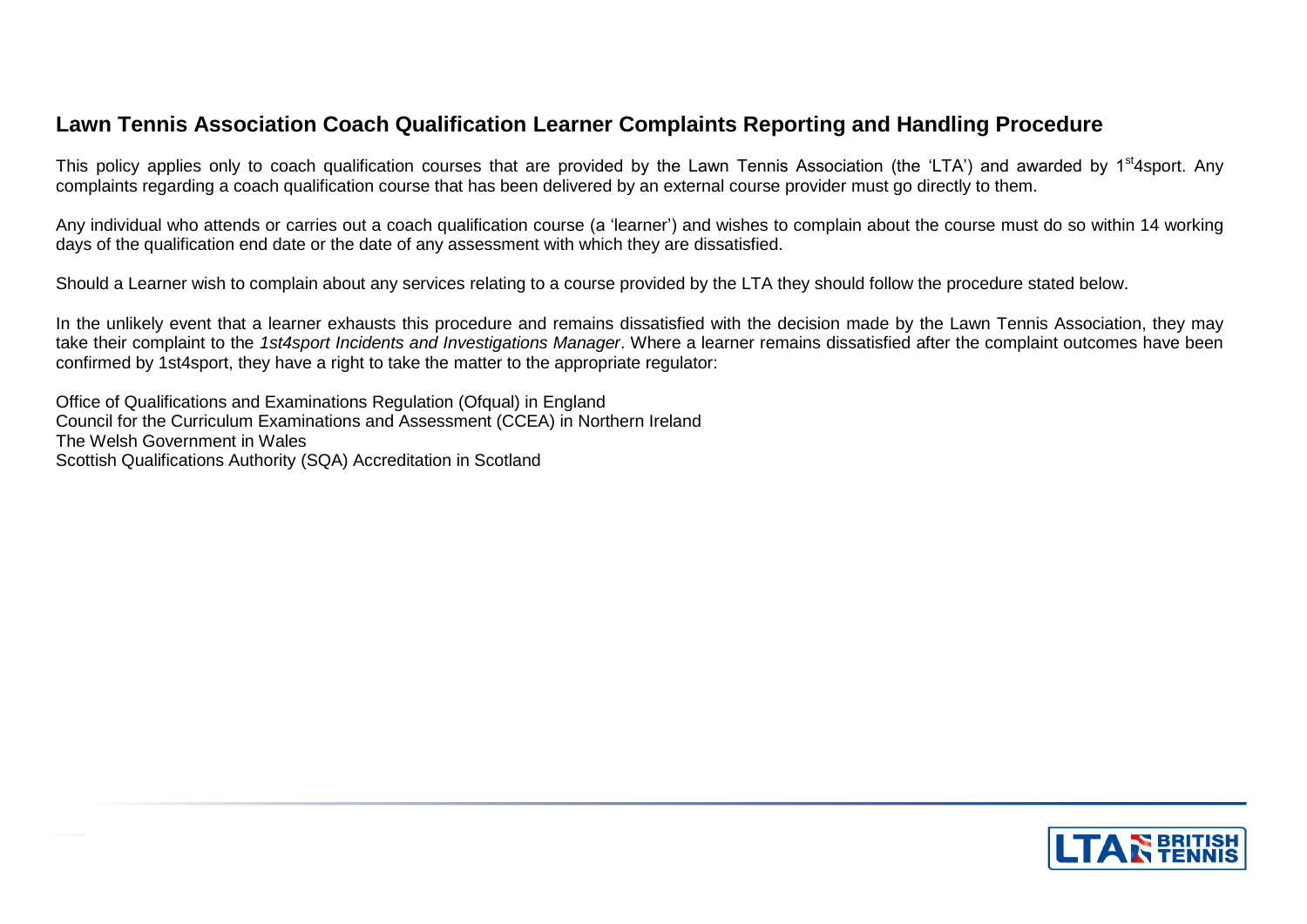#### **Stage 1**

If the complaint cannot be resolved informally to the satisfaction of a learner, or if a learner feels that they cannot make an informal complaint to their tutor/assessor, the complaint should be submitted in writing to the Coach Qualification Manager at the LTA using the Complaints Form set out below.

A learner should provide a detailed account of their grievance. The Coach Qualification Manager will write to the learner to acknowledge receipt of the complaint within 10 working days of receipt of the complaint and outline the course of action to be taken.

The Coach Qualification Manager will carry out an investigation, and will write to the learner within 20 working days of the date of the acknowledgement of receipt with the findings and a decision as to whether the complaint was justified.

**All Stage 1 complaints should be sent to:**

Coach Qualification Manager

Lawn Tennis Association, National Tennis Centre, 100 Priory Lane, Roehampton, London, SW15 5JQ

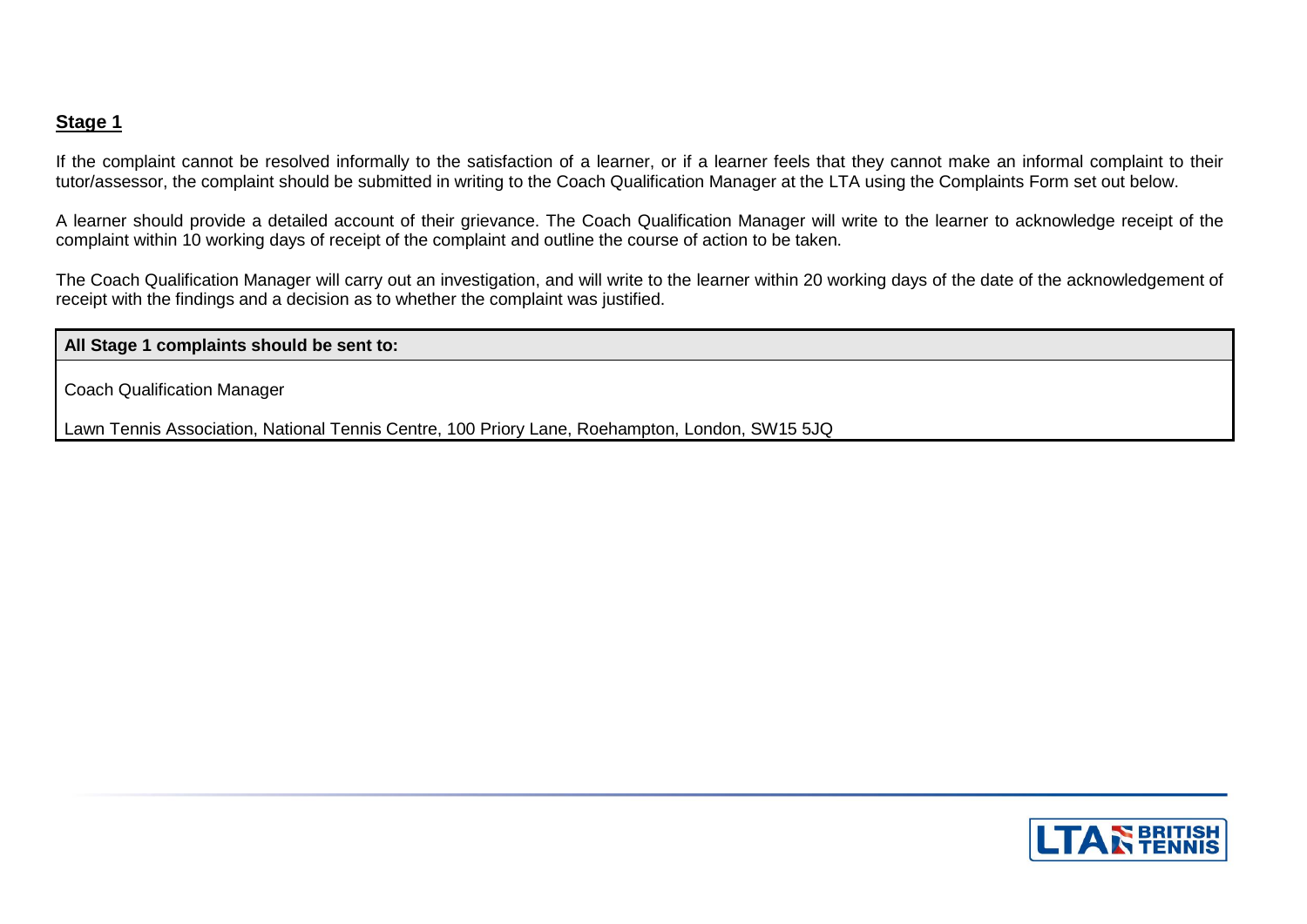## **Learner Complaints Form**

As set out above in Stage 1 of the complaints procedure a learner is required to complete this form and send it to the Coach Qualification Manager to make a formal complaint to the LTA if they are still dissatisfied after having made an informal complaint to their assessor.

| Learner's name                                            |  |
|-----------------------------------------------------------|--|
| Address                                                   |  |
| <b>Email address</b>                                      |  |
| Contact number                                            |  |
| Date complaint submitted                                  |  |
| Date on course/assessment                                 |  |
| <b>Event Authorisation Number</b><br>(EAN)(If applicable) |  |

| Describe the nature of your complaint as fully as possible: |  |      |                                                |  |  |  |
|-------------------------------------------------------------|--|------|------------------------------------------------|--|--|--|
|                                                             |  |      |                                                |  |  |  |
|                                                             |  |      |                                                |  |  |  |
|                                                             |  |      |                                                |  |  |  |
|                                                             |  |      |                                                |  |  |  |
|                                                             |  |      | Please attach an additional sheet if necessary |  |  |  |
| Learner's signature                                         |  | Date |                                                |  |  |  |

Please return this form to:

Coach Qualification Manager

Lawn Tennis Association, National Tennis Centre, 100 Priory Lane, Roehampton, London, SW15 5JQ